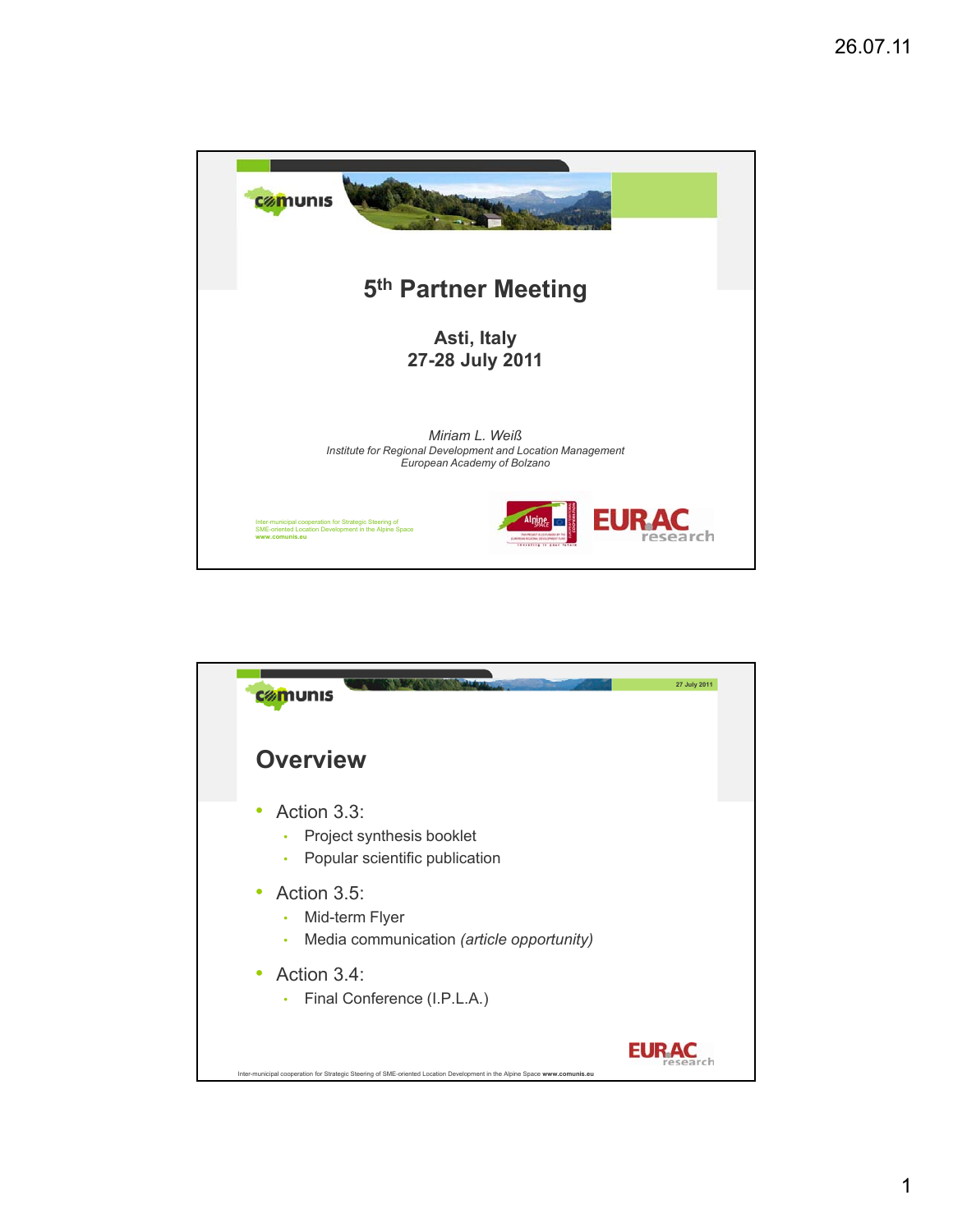| cømunis             |                                                                                                                                                                                                                                                                                                                                                                                            | 27 July 2011<br>Action 3.3:<br><b>Project Synthesis Booklet</b> |  |
|---------------------|--------------------------------------------------------------------------------------------------------------------------------------------------------------------------------------------------------------------------------------------------------------------------------------------------------------------------------------------------------------------------------------------|-----------------------------------------------------------------|--|
| <b>Contents</b>     | <b>Details</b>                                                                                                                                                                                                                                                                                                                                                                             | <b>Responsible partner/s</b>                                    |  |
| <b>Introduction</b> | Problem statement                                                                                                                                                                                                                                                                                                                                                                          | HES.SO                                                          |  |
|                     | Approach (in short)                                                                                                                                                                                                                                                                                                                                                                        | <b>CCIL, VLBG</b>                                               |  |
|                     | Partnership                                                                                                                                                                                                                                                                                                                                                                                | <b>FURAC</b>                                                    |  |
| Project             | Objectives (project & WPs)                                                                                                                                                                                                                                                                                                                                                                 | <b>EURAC</b>                                                    |  |
| execution           | Approach                                                                                                                                                                                                                                                                                                                                                                                   | <b>CCIL, VLBG</b>                                               |  |
|                     | Pilot areas<br>$\triangleright$ location/map, challenges, aims, implementation                                                                                                                                                                                                                                                                                                             | <b>EURAC with PP input</b>                                      |  |
|                     | Results / outputs:<br>$\triangleright$ WP 4: Arguments for and against inter-municipal<br>cooperation<br>$\triangleright$ WP 5: Guidelines, compact version (e.g. only<br>models of action)<br>$\triangleright$ WP 6: Permanent management structures in<br>three pilot areas (acc. to AF: possibly<br>Leiblachtal/Großwalsertal, Alpsee & Valais);<br>best practices in other pilot areas | EURAC, BuP, VLBG with<br>input of PP upon request               |  |
| <b>Weblinks</b>     | <b>COMUNIS project website</b>                                                                                                                                                                                                                                                                                                                                                             | Leaders of WP3 & WP6                                            |  |
|                     | Full quidelines (download)                                                                                                                                                                                                                                                                                                                                                                 |                                                                 |  |
|                     | Selected best practices (factsheets)                                                                                                                                                                                                                                                                                                                                                       |                                                                 |  |

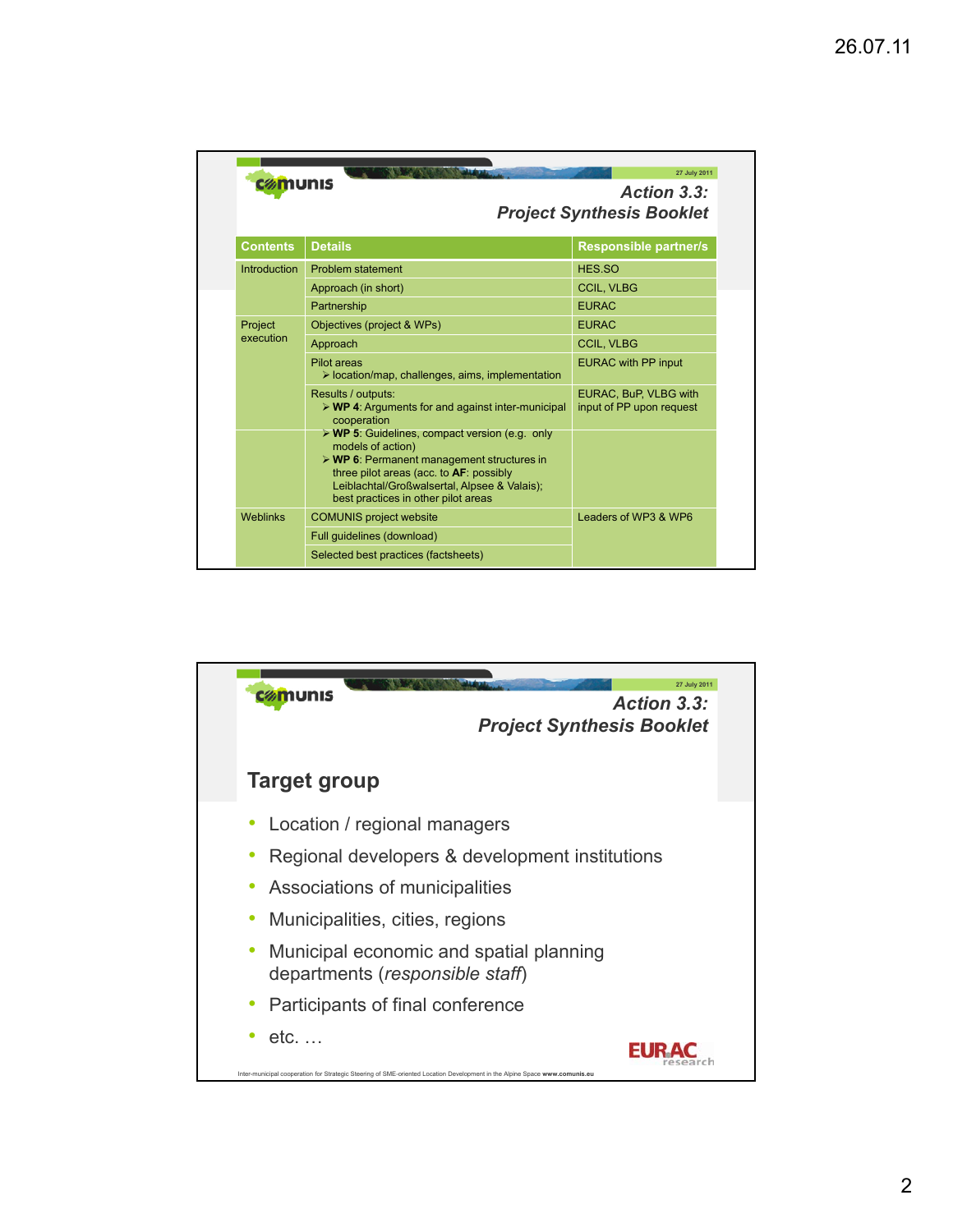

| 27 July 2011<br>cømunis<br>Action 3.3:<br><b>Popular-Scientific Final Publication</b> |                                                                                                                                    |                                                    |  |  |
|---------------------------------------------------------------------------------------|------------------------------------------------------------------------------------------------------------------------------------|----------------------------------------------------|--|--|
| <b>Contents</b>                                                                       | <b>Details</b>                                                                                                                     | <b>Responsible partner/s</b>                       |  |  |
| <b>Executive summary</b>                                                              | Introduction / Problem statement<br>Approach<br>Partnership                                                                        | to be defined<br><b>CCIL. VLBG</b><br><b>EURAC</b> |  |  |
| <b>Project execution</b>                                                              | Introduction                                                                                                                       | HES.SO                                             |  |  |
|                                                                                       | Background and problem statement                                                                                                   | to be defined                                      |  |  |
|                                                                                       | Project objectives                                                                                                                 | <b>EURAC</b>                                       |  |  |
|                                                                                       | Project partnership                                                                                                                | <b>EURAC</b>                                       |  |  |
|                                                                                       | Choice of approach / method (BSC)                                                                                                  | <b>CCIL, VLBG</b>                                  |  |  |
|                                                                                       | WPs and activities                                                                                                                 | WP-leaders with input from PP                      |  |  |
|                                                                                       | Pilot areas:<br>• characteristics.<br>main findings,<br>strategy development,<br>implementation,<br>• evaluation of work / process | All PPs, 2-4 pages                                 |  |  |
| <b>Project evaluation</b>                                                             | WPs (content + activities)                                                                                                         | WP-leaders with input from PP                      |  |  |
| (critical reflection)                                                                 | Method / chosen tool                                                                                                               | CCIL, VLBG with input from PP                      |  |  |
| Abbreviated or full<br>version of the guidelines                                      |                                                                                                                                    | To discuss with all PP                             |  |  |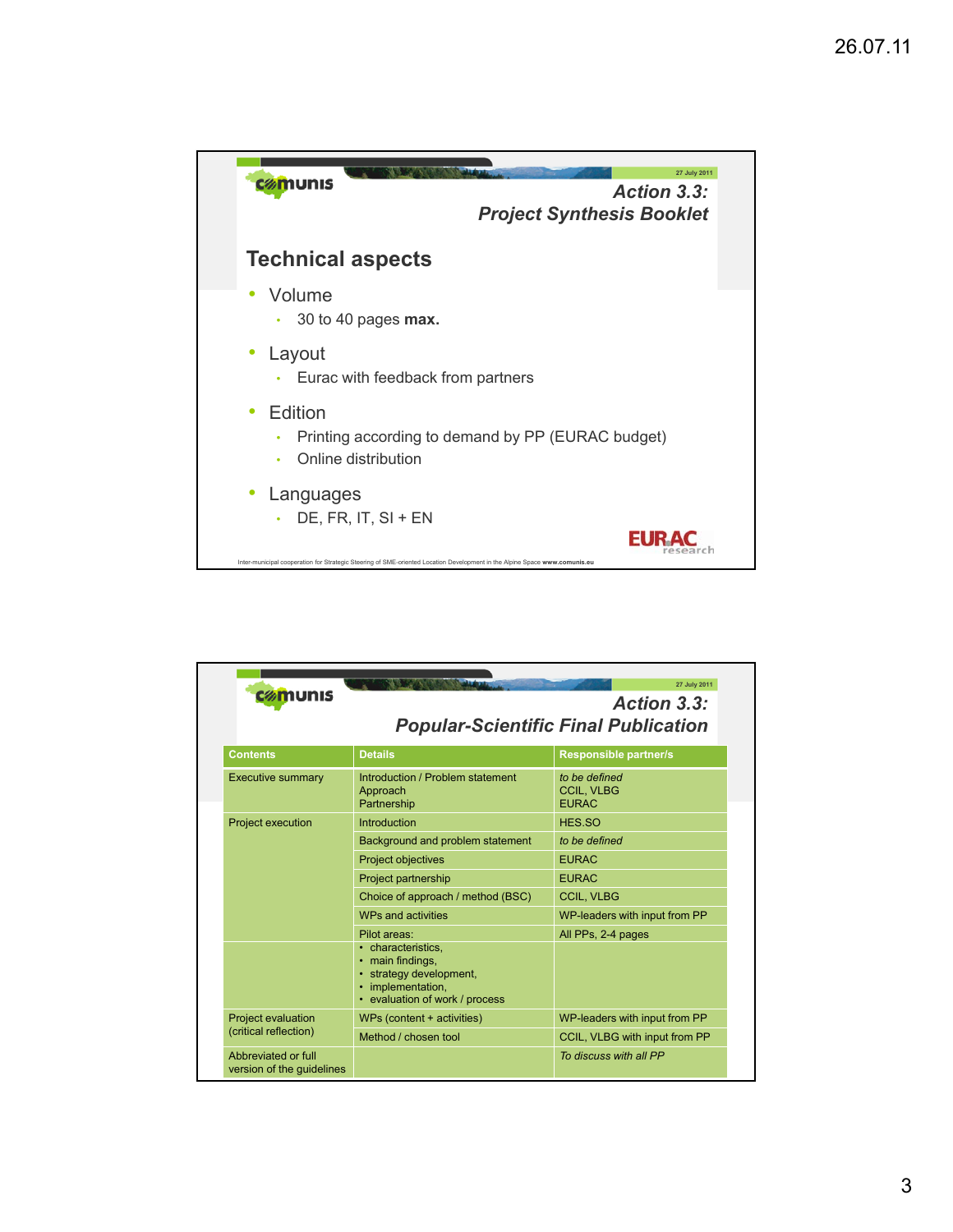

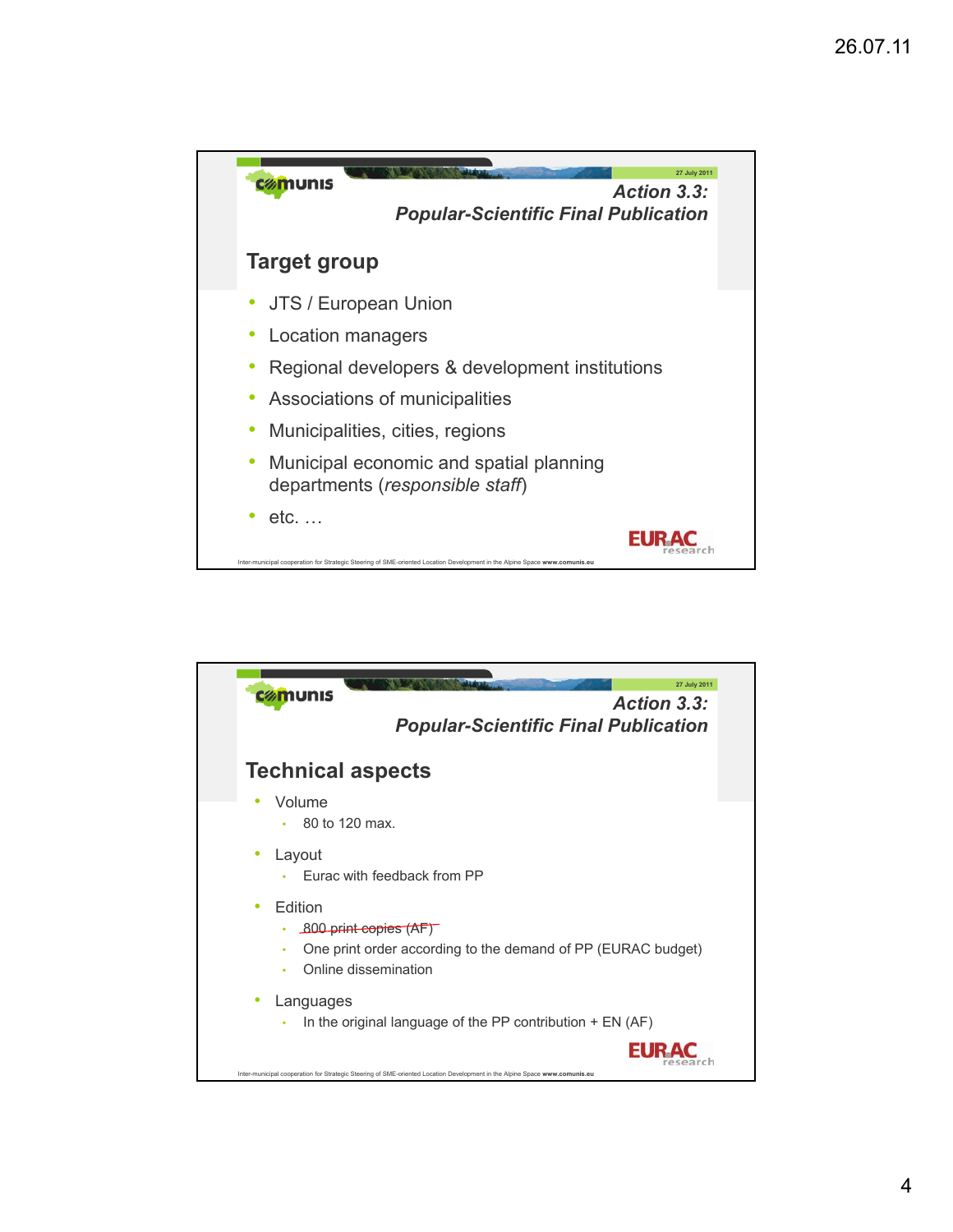| cømunis                                                       | 27 July 2011<br>Action 3.5:<br><b>Mid-term Project Flyer</b>                      |  |
|---------------------------------------------------------------|-----------------------------------------------------------------------------------|--|
| <b>Proposed contents (Eurac &amp; BuP)</b><br><b>Contents</b> | <b>Responsible partner/s</b>                                                      |  |
| Project "in a nutshell"                                       | <b>EURAC</b>                                                                      |  |
| Structure of the guidelines                                   | <b>BuP</b>                                                                        |  |
| "State of Affairs" in selected pilot areas                    | To be defined                                                                     |  |
| Date of the final conference                                  | <b>EURAC</b>                                                                      |  |
| Project partnership                                           | <b>EURAC</b>                                                                      |  |
| LP contact details                                            | <b>BuP</b>                                                                        |  |
| Photo materials                                               | All PP                                                                            |  |
| Layout                                                        | <b>BuP</b>                                                                        |  |
|                                                               | comunis<br>Final Conference<br>March 2012, Bolzano/Italy<br><b>SAVE THE DATE!</b> |  |